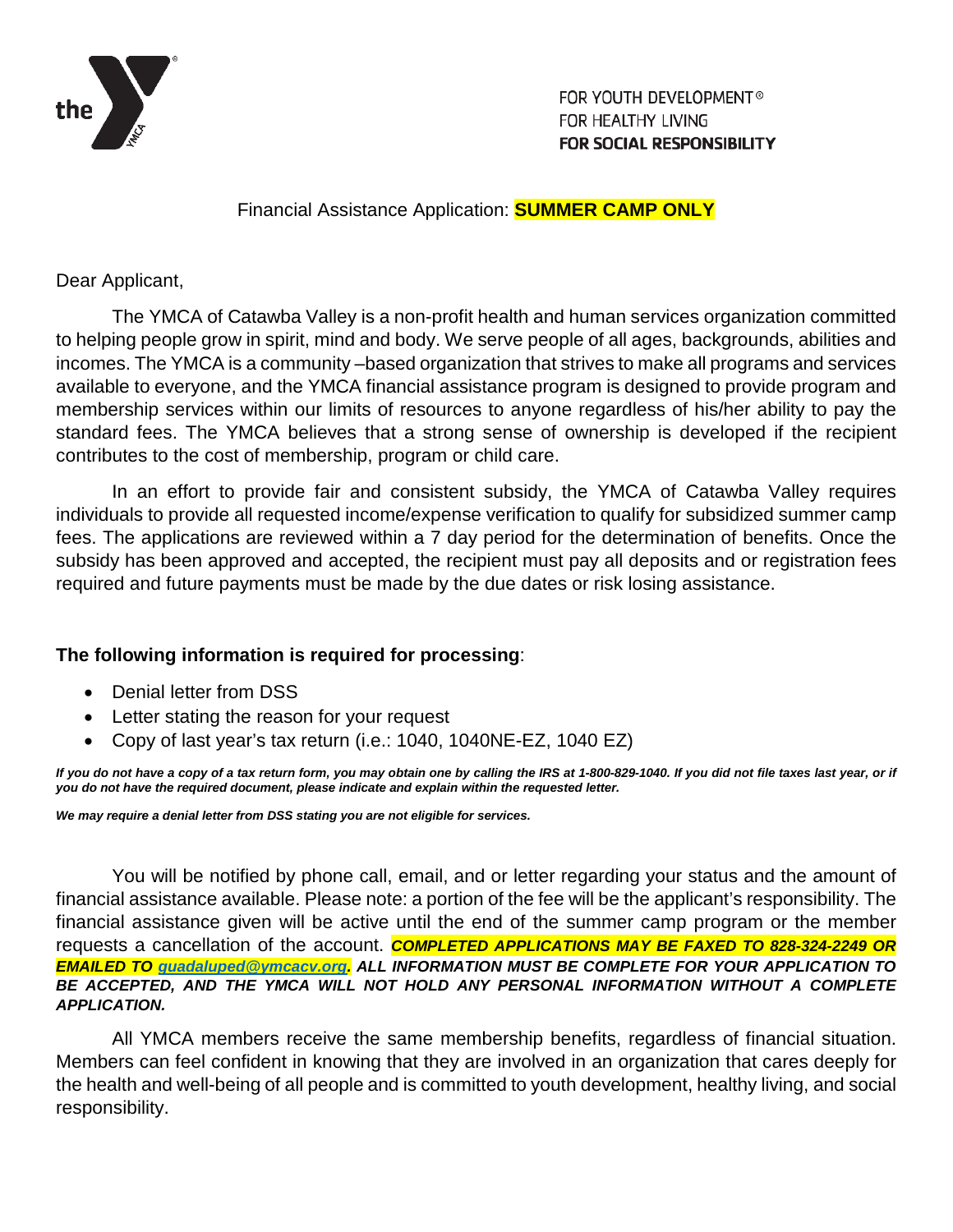## **YMCA of Catawba Valley: Financial Assistance Application-***SUMMER CAMP ONLY*

Please complete the information below, attach the requested documentation, and return to the YMCA of Catawba Valley. Balance of the allocation must be paid in full or an activated automatic draft plan.

| Please list the dependents in the households:                                                                         |     |                                                                            |                                                                                                                        |  |  |  |
|-----------------------------------------------------------------------------------------------------------------------|-----|----------------------------------------------------------------------------|------------------------------------------------------------------------------------------------------------------------|--|--|--|
| Name                                                                                                                  | Age | School/Employer                                                            | Relationship                                                                                                           |  |  |  |
|                                                                                                                       |     |                                                                            |                                                                                                                        |  |  |  |
| <u> 1980 - Jan Barbara Barbara, maso a popular establecidad e a contrador de la contrador de la contrador de la c</u> |     | <u> 1980 - Andrea Andrews, Amerikaansk politik (</u>                       |                                                                                                                        |  |  |  |
|                                                                                                                       |     |                                                                            |                                                                                                                        |  |  |  |
| the contract of the contract of the contract of the contract of the contract of                                       |     | the control of the control of the control of the control of the control of | <u> 1999 - Johann Stein, fransk politiker (d. 1989)</u>                                                                |  |  |  |
|                                                                                                                       |     |                                                                            | <u> 1999 - Johann John Stone, mars et al. 1999 - John Stone, mars et al. 1999 - John Stone, mars et al. 1999 - Joh</u> |  |  |  |
|                                                                                                                       |     | Are you currently a member of the YMCA of Catawba Valley? ____Yes _____No  |                                                                                                                        |  |  |  |
| Have you applied for financial assistance previously? ____Yes ______No                                                |     |                                                                            |                                                                                                                        |  |  |  |

# **Information required for processing:**

**PLEASE PRINT:**

What is the total annual income for your entire household? \$ What is the total number of people supported by this income? \_\_\_\_\_\_\_\_\_\_\_\_\_\_\_\_\_\_\_

| <b>Monthly Income Summary</b> |  |                        | <b>Expense Summary</b> |  |  |
|-------------------------------|--|------------------------|------------------------|--|--|
| Wages/Salary/Tips:            |  | Rent/Mortgage:         |                        |  |  |
| Unemployment/SS:              |  | Utilities:             |                        |  |  |
| <b>Child Support</b>          |  | Food:                  |                        |  |  |
| Aid to Dependents             |  | Clothing:              |                        |  |  |
| <b>Food Stamps</b>            |  | Car/Insurance:         |                        |  |  |
| 401K/Retirement               |  | Phone:                 |                        |  |  |
| Alimony                       |  | <b>Child Support</b>   |                        |  |  |
| Other                         |  | Other:                 |                        |  |  |
| <b>TOTAL (monthly)</b>        |  | <b>TOTAL (monthly)</b> |                        |  |  |